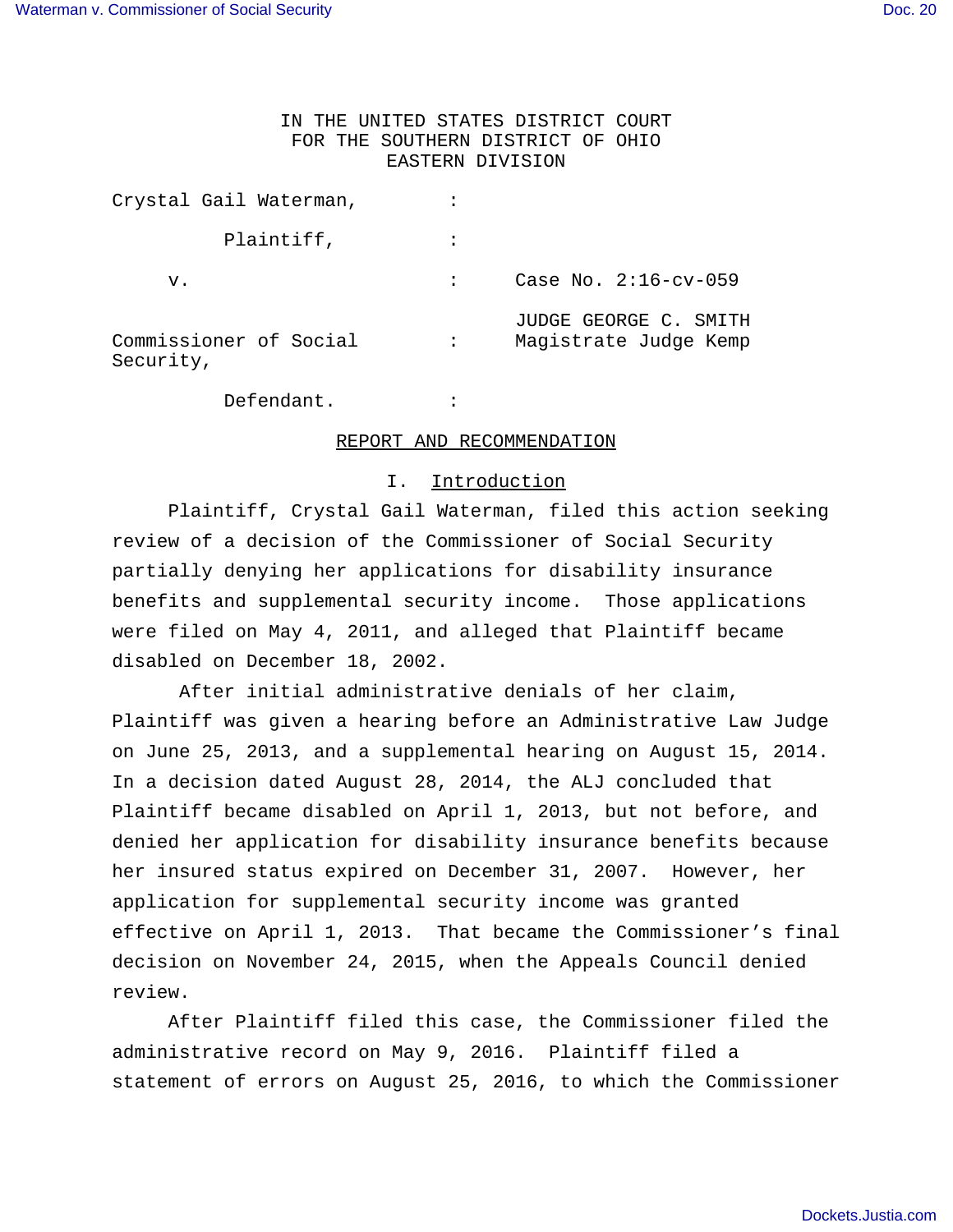responded on December 12, 2016. Plaintiff filed a reply brief on January 17, 2017, and the case is now ready to decide.

II. Plaintiff's Testimony at the Administrative Hearing

 Plaintiff, who was 36 years old as of the date of the first administrative hearing and who has a high school education with two years of trade school, testified as follows. Her testimony appears at pages 56-87 of the administrative record. She testified only at the first hearing.

At that hearing, Plaintiff described her recent work activity. She had worked at a pizza shop in 2010 and 2011 doing sandwich prep and cashier work, but her eyesight got so bad she could no longer do that job. In 2003 she did some collections and customer service work, and she had also worked briefly at a grocery store and as an account manager at Rent-A-Center. She also left the customer service job due to vision problems.

When asked why she could not work, Plaintiff said that she could neither sit nor stand for long periods of time, got migraine headaches twice a week, and could not concentrate due to floaters and flashing lights in her eyes. The problems with eyesight and migraines existed prior to 2007. She had had two surgeries in each eye and was also receiving steroid injections every six months. Her eyes were puffy for a week afterwards and she also had headaches and increased eye pressure. She could not sit at a computer.

Plaintiff also testified that she had muscle spasms in her back and neck. Medication reduced the pain but did not eliminate it. She had also been having issues with periodic swelling in her knees and sharp pains in her hips, which were treated with a cortisone shot.

Counsel asked Plaintiff to estimate how long she could sit, stand, and walk during an eight-hour work day. She said that she could sit for three hours with the need to stand up and walk

-2-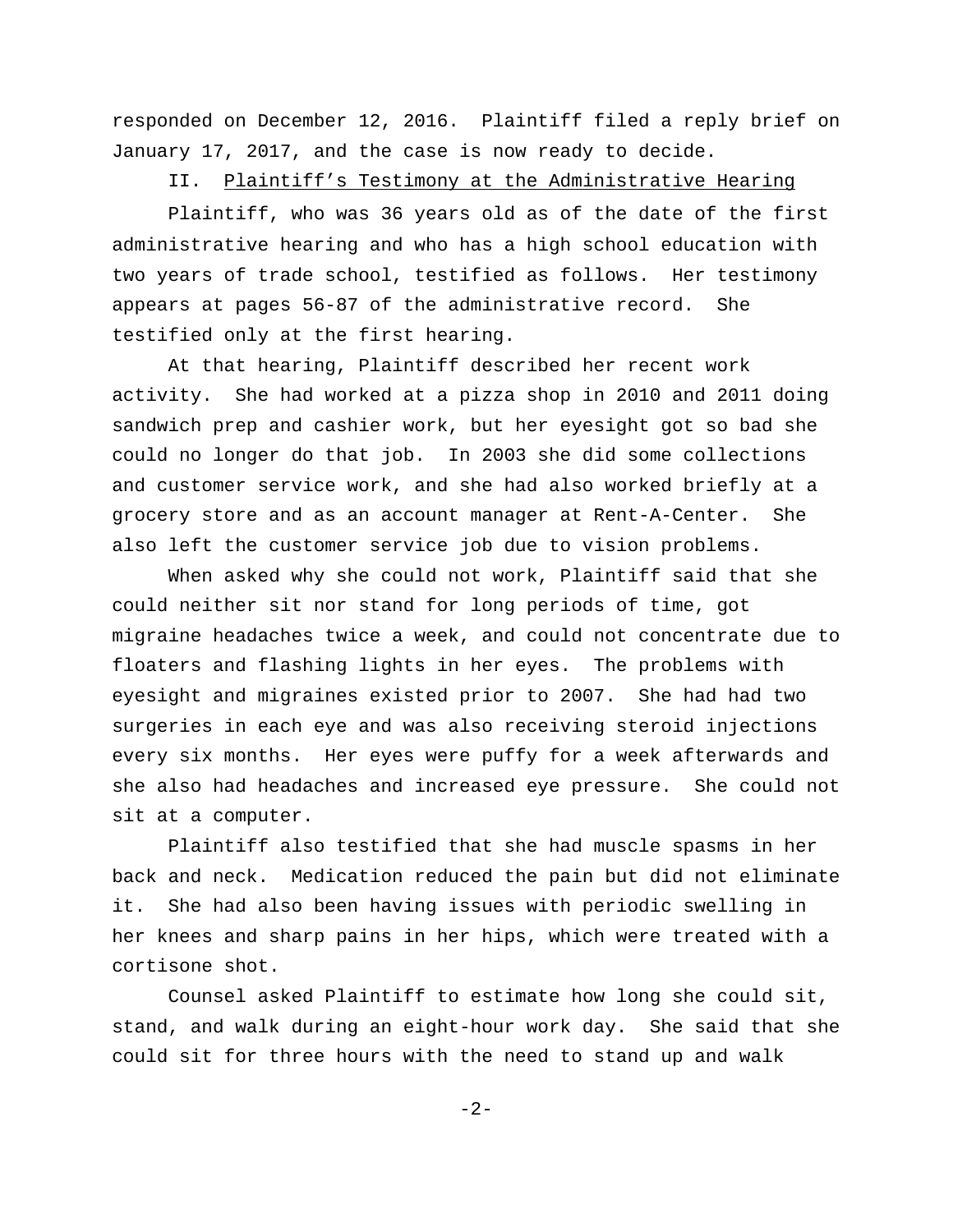around every twenty minutes, could stand for four hours with a need to change positions every fifteen minutes, and could lift a gallon of milk occasionally.

During the day, Plaintiff tried to avoid going outside because of the sunlight. She took care of her son and napped. She was able to attend her son's baseball games by wearing sunglasses and sitting under a canopy. She did laundry with help from her son and did some light cooking. Vacuuming was difficult. She visited with her parents but had no close friends. She could read regular print if she wore reading glasses.

#### III. The Medical Records

The pertinent medical records are found beginning at page 378 of the administrative record. The Court will summarize only those records which relate to Plaintiff's statements of error.

The primary issue raised by Plaintiff is the sufficiency of the interrogatory answers given by Dr. Richards, whom the ALJ sent interrogatories to after the first hearing. In his initial responses (Tr. 1005-1011), Dr. Richards said that no clear listing was met due to limited and incomplete records. He said, however, that there were "significant unresolved medical conditions which potentially could meet or equal a Listing." Some issues he identified were the unreadable records relating to Plaintiff's vison condition, although he noted that "there was is significant visual impairment present." He thought that a summary of her visual fields and acuity in "steady state" would be important. In his view, "added medical evidence and comprehensive evaluation would be necessary to go beyond this point." Finally, his notes indicate concern with Plaintiff's uveitis (pars planitis) with a 2001 onset, stating that the records documented "multiple medical encounters" and "many functional complaints" of disturbed vision and discomfort.

 $-3-$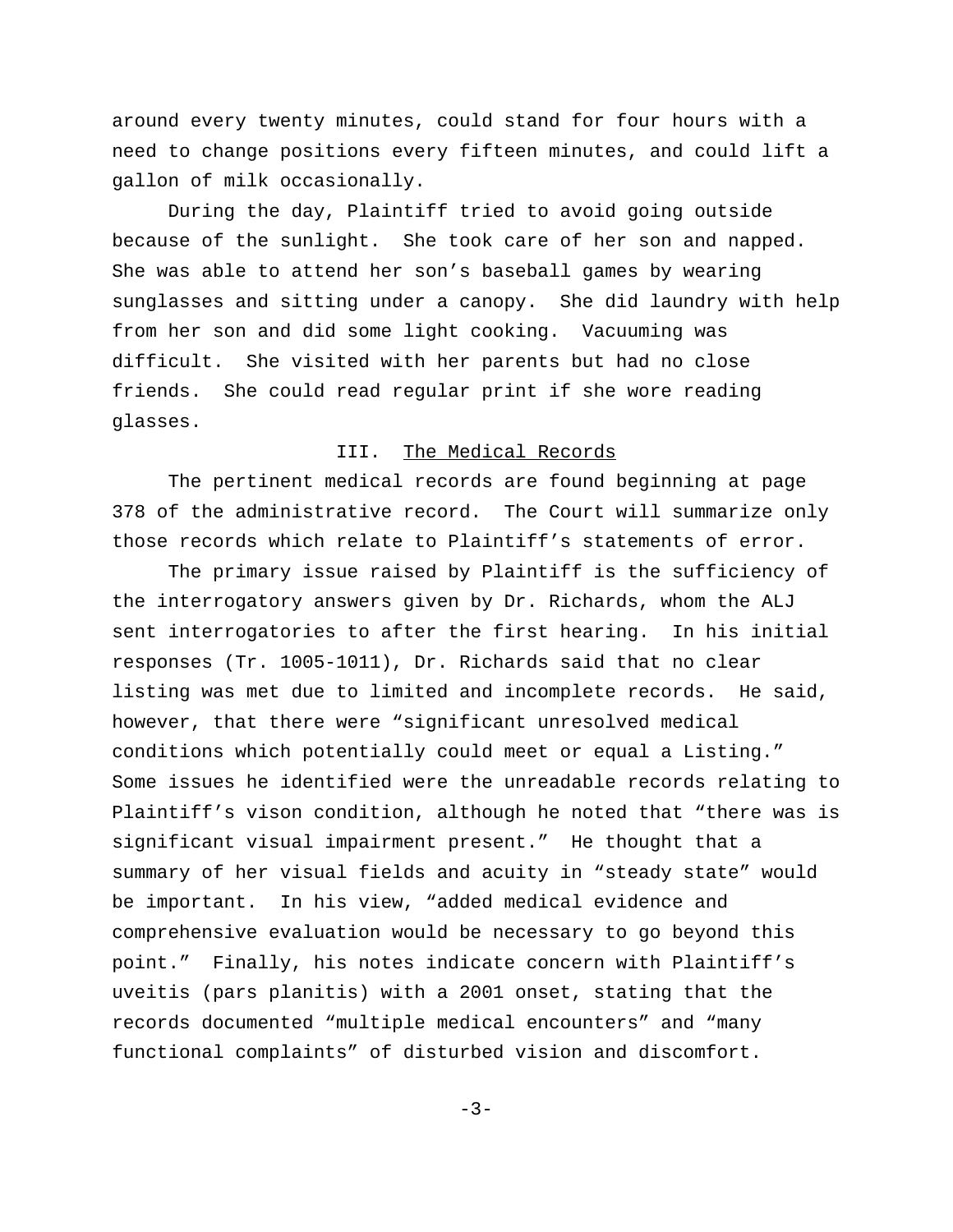Additional records were then provided, including a summary from Plaintiff's treating opthalmologist, Dr. Opremcak. That summary (Tr. 1020) stated that he had been treating Plaintiff since 2001 for bilateral intermediate uveitis; that she had been treated with periocular corticosteroid injections; that although they controlled her uveitis, she had "frequent recurrences of her ocular inflammation bilaterally"; that she had surgery, which did not resolve the uveitis; and that she had recently been diagnosed with MS, which is a very common cause of her visual condition.

In his further evaluation, Dr. Richards considered a different report (records from Dr. Bauerie) documenting the diagnosis of remitting relapsing multiple sclerosis, and concluded that Plaintiff's impairment equaled section 11.09 of the Listing of Impairments (which deals with MS). He stated that the onset date was difficult to establish because various records showed a lack of symptoms at times and because she had also been sporadically employed after her alleged onset date. With those reservations, he settled on an onset date of April 1, 2013 because the signs and symptoms he needed to find that she had a Listing-level impairment were "difficult to establish prior to April 2013." (Tr. 1021-23).

Finally, as Plaintiff points out, there are records from her opthalmologist dating from prior to the expiration of her insured status. Those records (Tr. 693-711) show that prior to and during 2007 she was being treated for uveitis and pars planitis, and that her symptoms included sharp pain in the eyes, floaters, and photophobia. Her visual acuity was variable. She was treated with steroids, which provided some relief.

### IV. The Vocational Evidence

Vocational experts testified at both administrative hearings. At the first hearing, Nancy Shapero was the expert, and her testimony begins at page 81 of the record. She

 $-4-$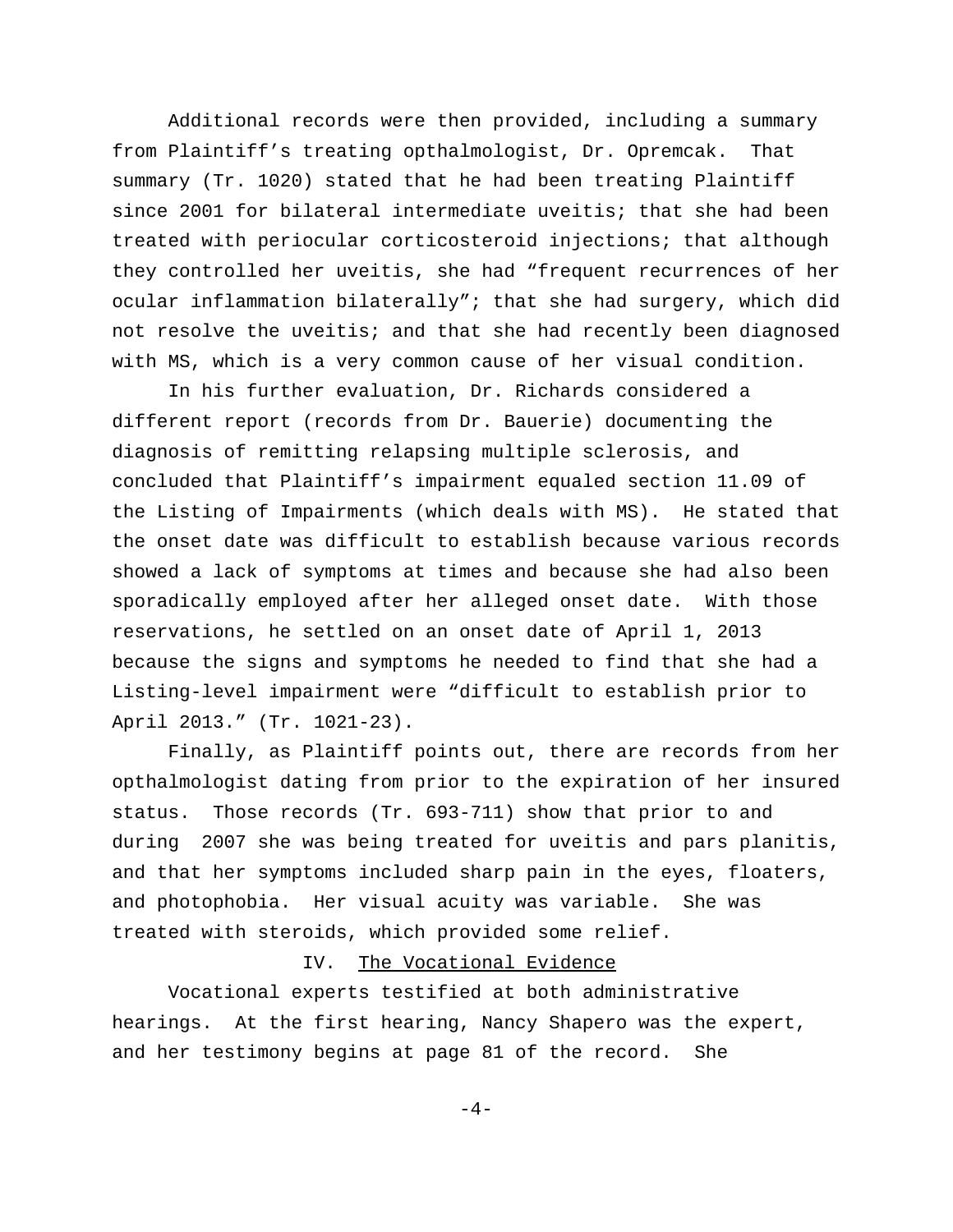identified Plaintiff's past work as a clerk, a customer service representative, a deli worker, a hotel desk clerk, and an auto parts delivery person. All of these are unskilled jobs and are typically performed at the light exertional level. Ms. Shapero was then asked questions about a hypothetical person who could do light work with some restrictions, could read with 3.0 magnification reading glasses, and could perform simple, repetitive tasks. She said that such a person could do Plaintiff's past work as a deli clerk, desk clerk, or customer service representative. A limitation on exposure to fluorescent light would eliminate those jobs, but janitorial jobs would remain.

Next, Ms. Shapero was asked how a requirement of a sit/stand option would affect the person's ability to work. If the option could be accommodated during normal breaks, it would not affect the person's ability to do Plaintiff's past work. If it required more flexibility, with a break from standing once an hour for five to ten minutes while remaining on task, the past jobs could not be done, but the person could be a price marker, hand packer, or assembler. Lastly, she testified that a person off task for 20% of the time could not do any of those jobs, nor could a person missing two days of work per month.

At the second administrative hearing, a different expert, Casey Vass, gave some additional vocational testimony. His testimony appears beginning at page 45 of the record. He first testified that someone off task more than 10% of the day would not likely be employable. The same would be true of someone who missed more than 18 days of work per year, or who took a week off every three months. Finally, Mr. Vass said that an employee is generally expected to have continuous use of his or eyes in the work place.

V. The Administrative Law Judge's Decision

-5-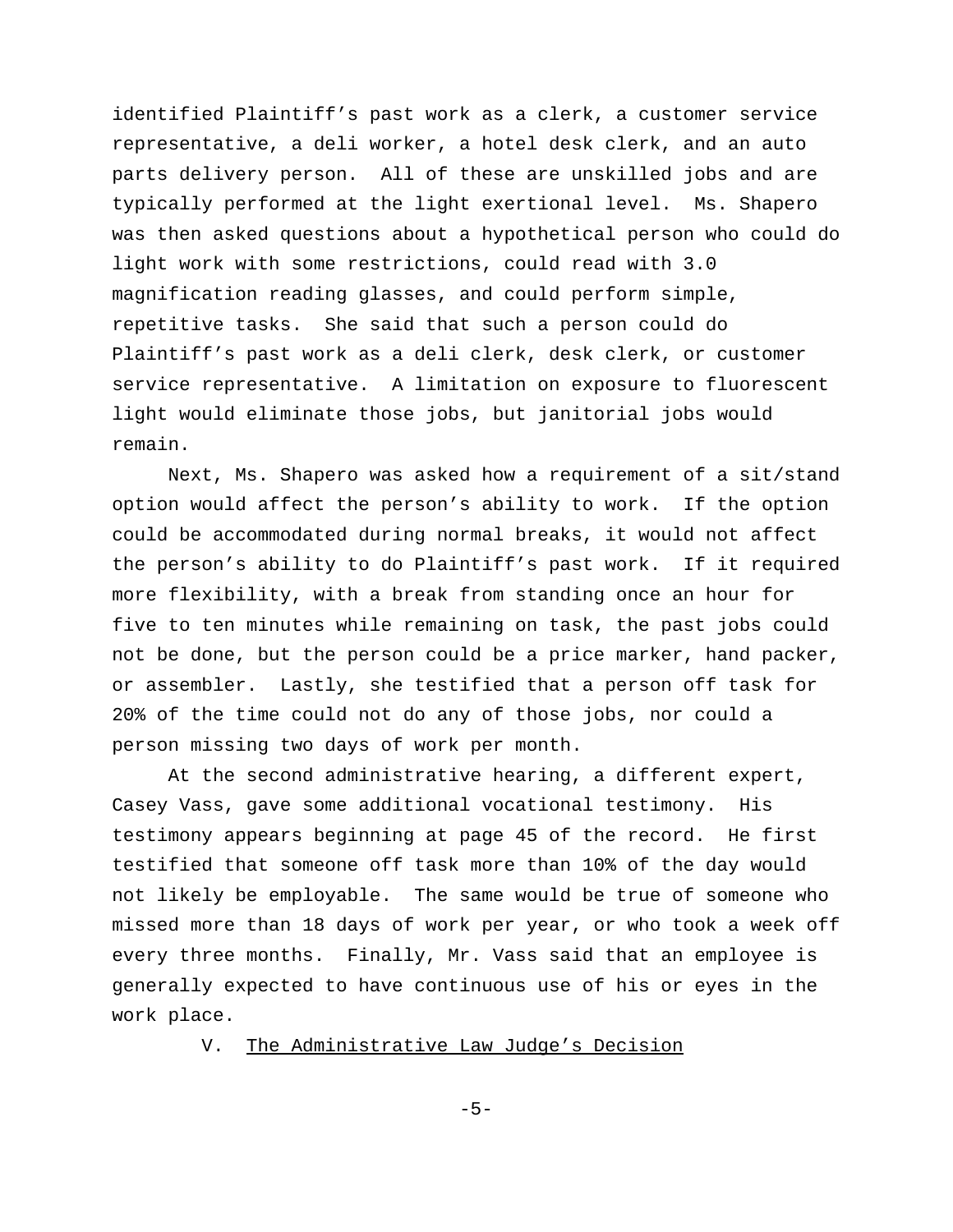The Administrative Law Judge's decision appears at pages 13- 28 of the administrative record. The important findings in that decision are as follows.

The Administrative Law Judge found, first, that Plaintiff met the insured status requirements of the Social Security Act through December 31, 2007. Second, she found that Plaintiff had not engaged in substantial gainful activity since her alleged onset date. Going to the next step of the sequential evaluation process, the ALJ concluded that since her alleged onset date, Plaintiff had severe impairments including degenerative disc disease of the cervical, thoracic, and lumbar spine, uveitis with pars planitis, and osteoporosis. After April 1, 2013, Plaintiff also suffered from remitting relapsing multiple sclerosis. The ALJ also found that these impairments did not, prior to April 1, 2013, meet or equal the requirements of any section of the Listing of Impairments (20 C.F.R. Part 404, Subpart P, Appendix 1), but they did so after that date.

Moving to the next step of the sequential evaluation process, the ALJ found that prior to her disability date, Plaintiff could work at the light exertional level with frequent climbing of ramps and stairs, occasional climbing of ladders, ropes, and scaffolds, and no exposure to hazardous conditions including unprotected heights and moving machinery. Also, due to her eyesight and reduced concentration, Plaintiff could do only simple, routine tasks and required the use of 3.0 magnifying glasses secondary to difficulty reading fine print.

With these restrictions, the ALJ concluded that Plaintiff could, prior to April 1, 2013, do her past jobs of deli clerk, customer service representative, and hotel front desk clerk. Consequently, the ALJ decided that Plaintiff was not entitled to benefits prior to April 1, 2013 and was not under a disability at any time prior to her last insured date.

-6-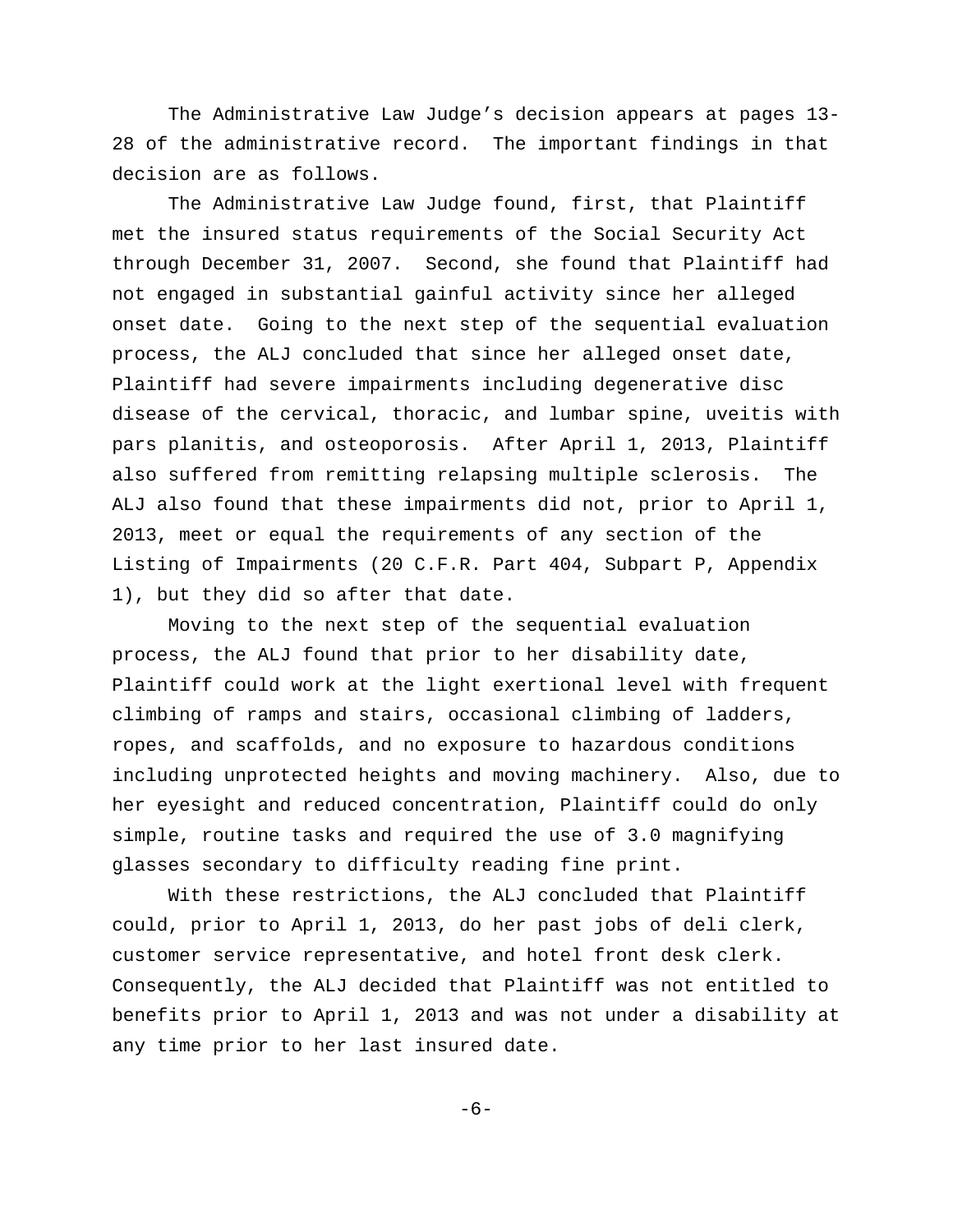# VI. Plaintiff's Statement of Errors

In her statement of errors, Plaintiff raises these issues: (1) the ALJ failed to afford Plaintiff a full and fair hearing by failing to submit medical interrogatories to an opthalmologist; and (2) the ALJ erred by failing to find that Plaintiff's conditions equaled a Listing-level impairment. These issues are considered under the following legal standard.

 Standard of Review. Under the provisions of 42 U.S.C. Section 405(g), "[t]he findings of the Secretary [now the Commissioner] as to any fact, if supported by substantial evidence, shall be conclusive. . . ." Substantial evidence is "'such relevant evidence as a reasonable mind might accept as adequate to support a conclusion'" Richardson v. Perales, 402 U.S. 389, 401 (1971) (quoting Consolidated Edison Company v. NLRB, 305 U.S. 197, 229 (1938)). It is "'more than a mere scintilla.'" Id. LeMaster v. Weinberger, 533 F.2d 337, 339 (6th Cir. 1976). The Commissioner's findings of fact must be based upon the record as a whole. Harris v. Heckler, 756 F.2d 431, 435 (6th Cir. 1985); Houston v. Secretary, 736 F.2d 365, 366 (6th Cir. 1984); Fraley v. Secretary, 733 F.2d 437, 439-440 (6th Cir. 1984). In determining whether the Commissioner's decision is supported by substantial evidence, the Court must "'take into account whatever in the record fairly detracts from its weight.'" Beavers v. Secretary of Health, Education and Welfare, 577 F.2d 383, 387 (6th Cir. 1978) (quoting Universal Camera Corp. v. NLRB, 340 U.S. 474, 488 (1951)); Wages v. Secretary of Health and Human Services, 755 F.2d 495, 497 (6th Cir. 1985). Even if this Court would reach contrary conclusions of fact, the Commissioner's decision must be affirmed so long as that determination is supported by substantial evidence. Kinsella v. Schweiker, 708 F.2d 1058, 1059 (6th Cir. 1983).

A. Full and Fair Hearing

-7-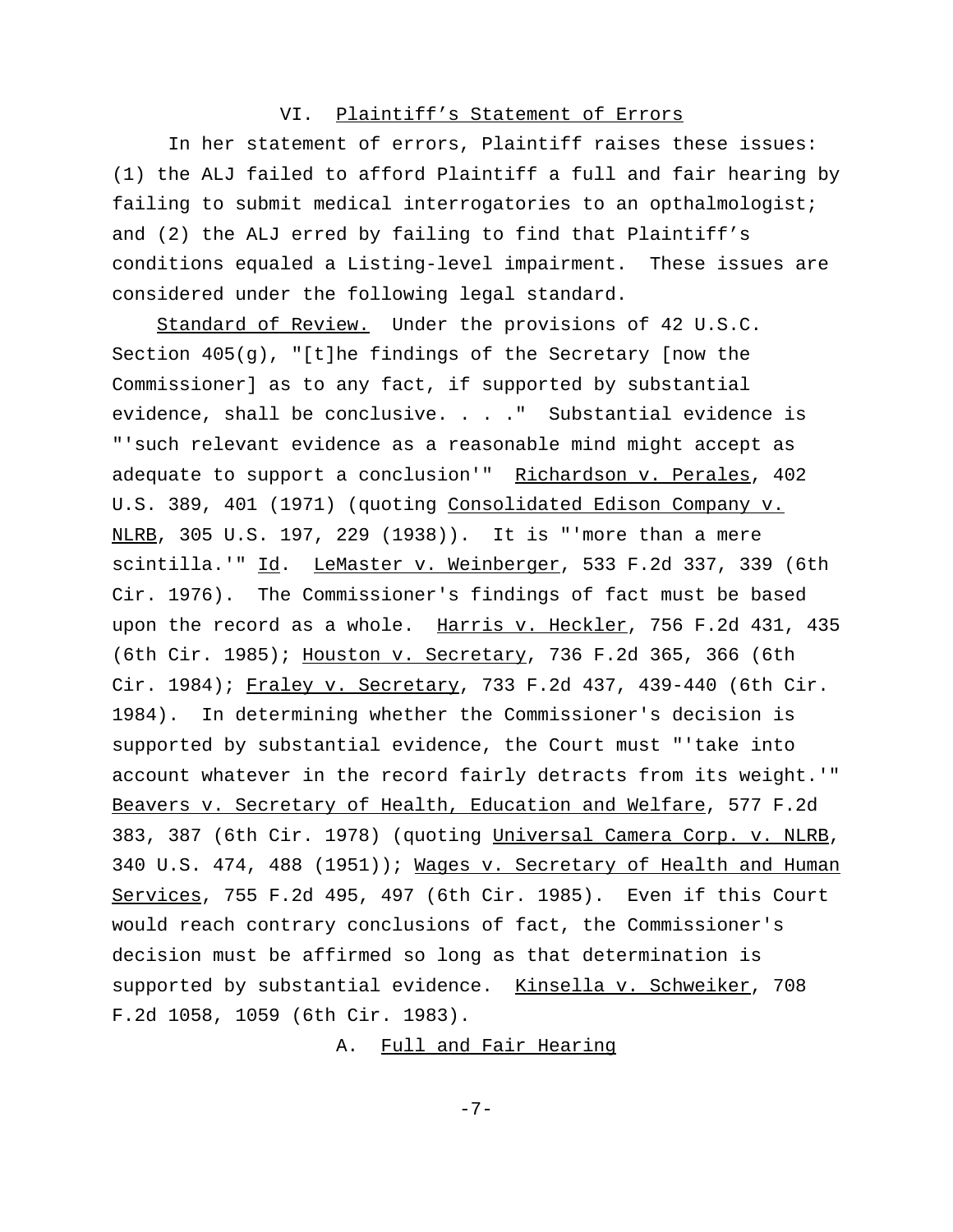Plaintiff's first claim is that the ALJ did not follow through adequately on the need to obtain additional medical opinions concerning the limitations imposed by her various conditions. The ALJ did conclude that a medical opinion was needed, which is why interrogatories were sent to Dr. Richards (who is not an opthalmologist). As noted above, his first response was that the records were not complete enough to allow him to express an opinion. His second response, after viewing additional records, was to find that she equaled the Listing for multiple sclerosis as of April 1, 2013, but not before. He did not, as Plaintiff points out, separately assess Plaintiff's functional capacity before that date, other than to say that her limitations were not of Listing severity. Plaintiff contends that the ALJ needed expert medical advice on the issue of her visual functional capacity prior to April 1, 2013, and that the failure to obtain it requires a remand.

The ALJ found that Plaintiff did have a history of bilateral intermediate uveitis consistent with pars planitis. (Tr. 19). She also noted Plaintiff's report of the symptoms contained in the medical records and her long history of treatment with The Retina Group. That history included reports both of worsening symptoms and substantial improvement. The ALJ concluded that the treatments Plaintiff had received "appear to have been relatively effective in controlling her symptoms." (Tr. 24). The administrative decision then explains the basis for that conclusion with detailed reference to treatment notes. Id. It also notes that none of the records concerning her eye condition contain any functional limitations. As a result, the ALJ made a residual functional capacity evaluation that took Plaintiff's vision problems into account only as they related to decreased concentration and the need to use magnifying lenses to read fine print. Despite this analysis, Plaintiff argues that the record

-8-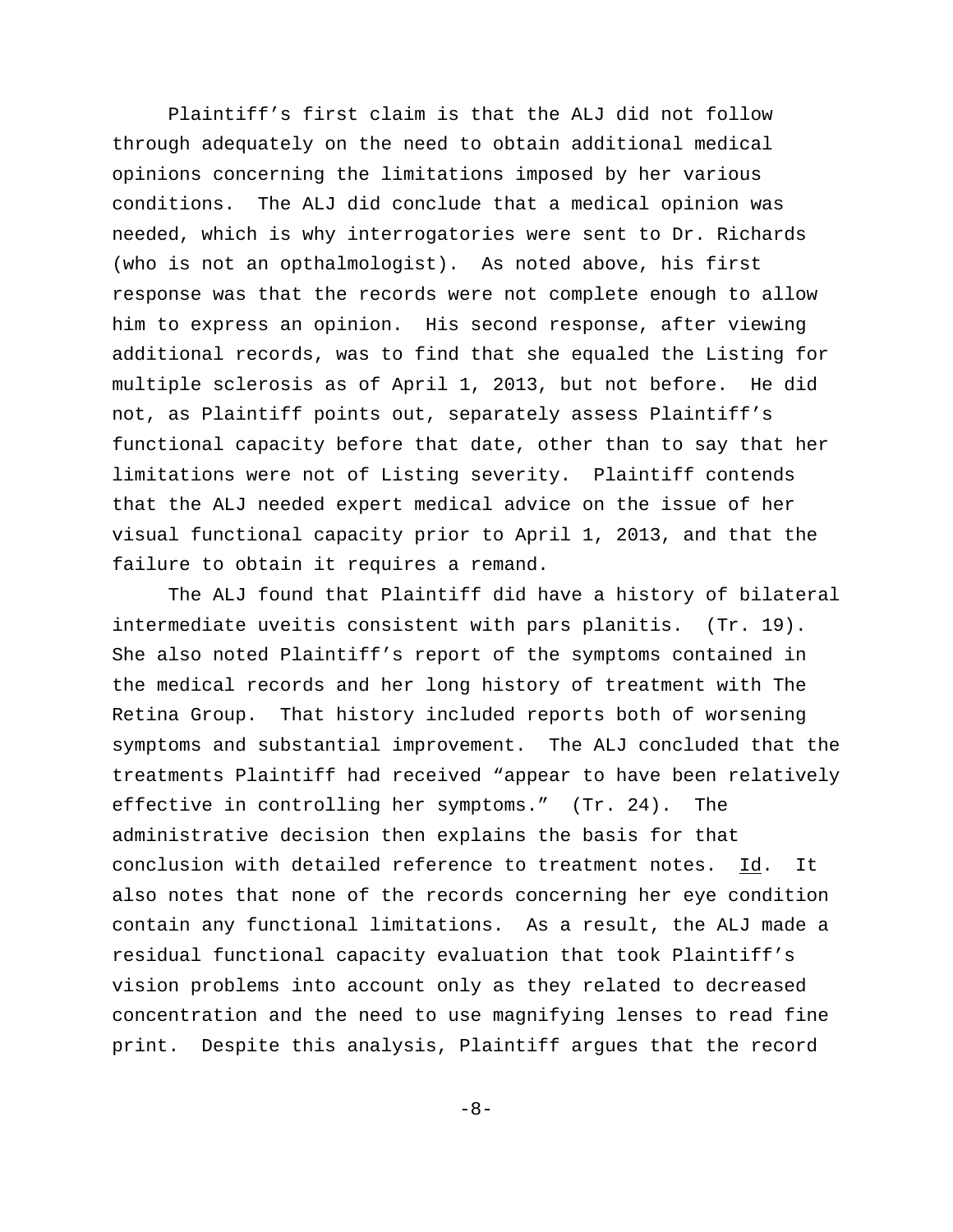did not permit the ALJ to make that finding without additional expert opinion evidence due to the unusual nature of Plaintiff's eye impairment.

In Smith v. Comm'r of Social Security, 2010 WL 6303884, \*6 (S .D. Ohio Nov 24, 2010), adopted and affirmed 2011 WL 1125031 (S.D. Ohio Mar 24, 2011), this Court said:

As the court observed in Griffin v. Astrue, 2009 WL 633043 \*10 (S.D. Ohio March 6, 2009), "[t]he primary function of a medical expert is to explain, in terms that the ALJ, who is not a medical professional, may understand, the medical terms and findings contained in medical reports in complex cases." Whether to call such an expert to testify is generally left to the discretion of the ALJ, see id., quoting Haywood v. Sullivan, 888 F.2d 1463, 1467–68 (5th Cir. 1989), and the Court may overturn the exercise of that discretion only if it appears that the use of a medical consultant was necessary  $-$  rather than simply helpful  $-$  in order to allow the ALJ to make a proper decision. See Landsaw v. Secretary of Health and Human Services, 803 F.2d 211, 214 (6th Cir. 1986), quoting Turner v. Califano, 563 F.2d 669, 671 (5th Cir. 1977).

The Court does not doubt Plaintiff's contention that uveitis and pars planitis are rare disorders, but there are a number of social security decisions where those disorders are among the impairments from which the claimant suffered. See, e.g., Monroe v. Colvin, 826 F.3d 176 (4th Cir. 2016); Henshaw v. Colvin, 2016 WL 541408 (E.D. Cal. Feb. 11, 2016). This Court does not believe it appropriate to adopt a hard and fast rule that when a claimant suffers from these conditions, an ALJ must always solicit testimony or opinions from an opthalmologist. Further, in this case, the records of Plaintiff's treatment do record her symptoms and the effectiveness of the ways in which these conditions were treated, and they allowed the ALJ to make findings about functional limitations. The Court does not view this as a case where such opinion evidence was necessary in order for the ALJ to understand either the nature of the diseases or

-9-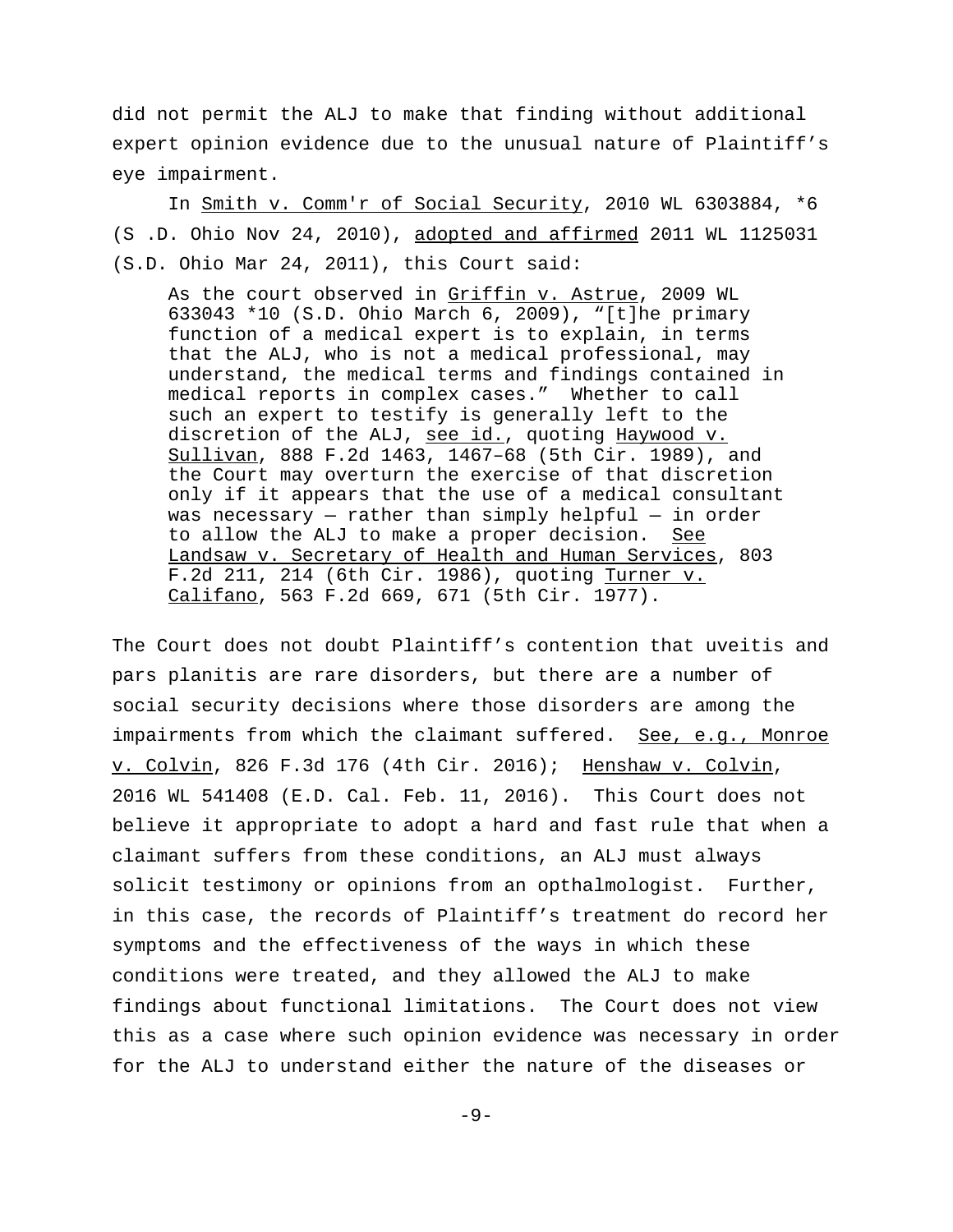the functional limitations they impose. That is so despite Dr. Richards' observation that these impairments were significant. The ALJ made that findings as well, but had enough evidence from which to craft a visual residual functional capacity. Since the ALJ did not need medical expertise to do that, and because the ALJ thoroughly reviewed the records and reached conclusions which a reasonable person could reach, the Court finds no merit to Plaintiff's first statement of error.

# B. Equaling a Listing-Level Impairment

Plaintiff's second contention is that the ALJ erred by not considering whether her visual impairment equaled any of the Listings for vision problems. She notes that although loss of visual acuity, which is addressed in the Listing, was at times a symptom of her impairments, she also suffered from other symptoms like flashes, watering, pain, photophobia, and redness, which also affected her vision and which do not correspond exactly to any group of symptoms addressed in a specific section of the Listing. Further, she notes that uveitis can be associated with inflammatory arthritis, raising the possibility that she equaled one of the Listing sections which address arthritis. By looking only at the literal requirements of sections 2.02, 2.03, and 2.04, and not considering the question of equivalency, she asserts that the ALJ committed reversible error.

It is true that, in the discussion of Plaintiff's vision problems, the ALJ only considered whether those problems caused the symptoms described in the three sections of the Listing to which Plaintiff's brief refers. (Tr. 17). The ALJ concluded that "the criteria of these sections have not been met,"  $\underline{id}$ ., and did not comment of the issue of equivalency. The Commissioner argues that any such omission was not material because Plaintiff has not argued or demonstrated that her combination of symptoms could have been considered the equivalent of any of the sections of the Listing to which she refers.

 $-10-$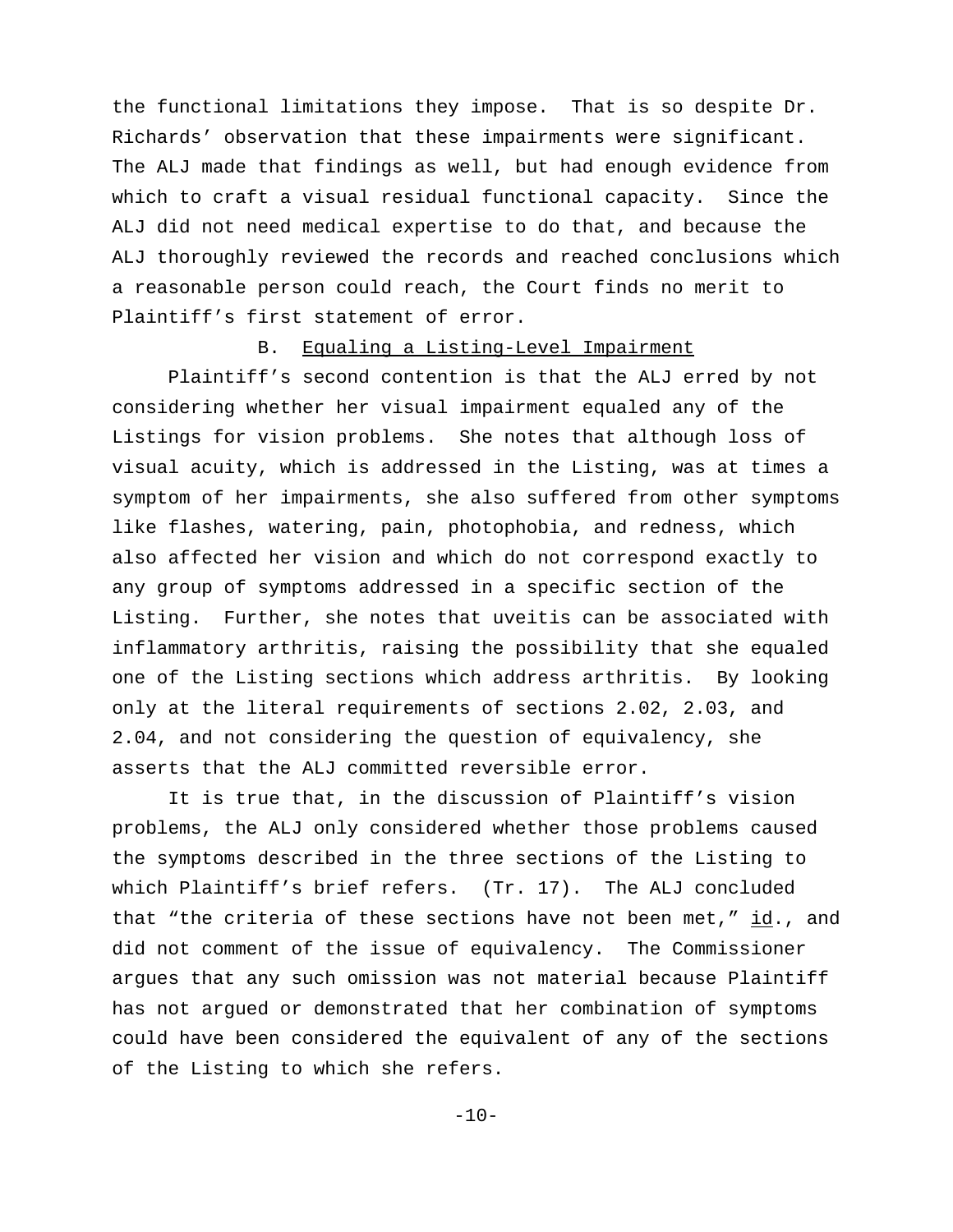The Court views this issue as similar to a claim that an ALJ errs by not considering a specific section of the Listing at step three of the sequential evaluation process. When the administrative decision does not discuss a section of the Listing which appears to be pertinent to one of the claimant's impairments, this Court has held that error occurs if "'it is possible that the evidence [claimant] put forth could meet this listing.'" Reiser v. Comm'r of Social Security, 2012 WL 6138987, \*6 (S.D. Ohio Dec. 11, 2012), adopted and affirmed 2013 WL 139890 (S.D. Ohio Jan. 10, 2013), quoting Reynolds v. Comm'r of Social Security, 424 Fed. Appx. 411, 416 (6th Cir. April 1, 2011). Consequently, the pertinent question here is whether there was enough evidence of equivalence in this case to trigger a duty on the part of the ALJ to discuss that issue.

Although Plaintiff contends that she has made "a clear argument for equivalence," Doc. 19, at 3, the Court does not see it that way. "[A]n ALJ's Listing analysis must be viewed in light of the evidence the claimant presents." Moran v. Comm'r of Social Security, 40 F.Supp.3d 896, 924 (E.D. Mich. 2014). There is no medical opinion in this case that the combination of Plaintiff's symptoms is the equivalent of any section of the Listing, and medical equivalence is ordinarily a medical judgment. The state agency reviewers did not find medical equivalence; neither did Dr. Richards. Given the ALJ's findings that the impact of Plaintiff's visual impairments was certain restrictions in her ability to concentrate and to read fine print - findings which the Court concludes are supported by substantial evidence - there is no reasonable likelihood that the ALJ would have found these same symptoms to be the equivalent of any section of the Listing. Based on the evidence of record, any error committed by the ALJ in not expressly addressing the issue of medical equivalence is harmless.

VII. Recommended Decision

-11-